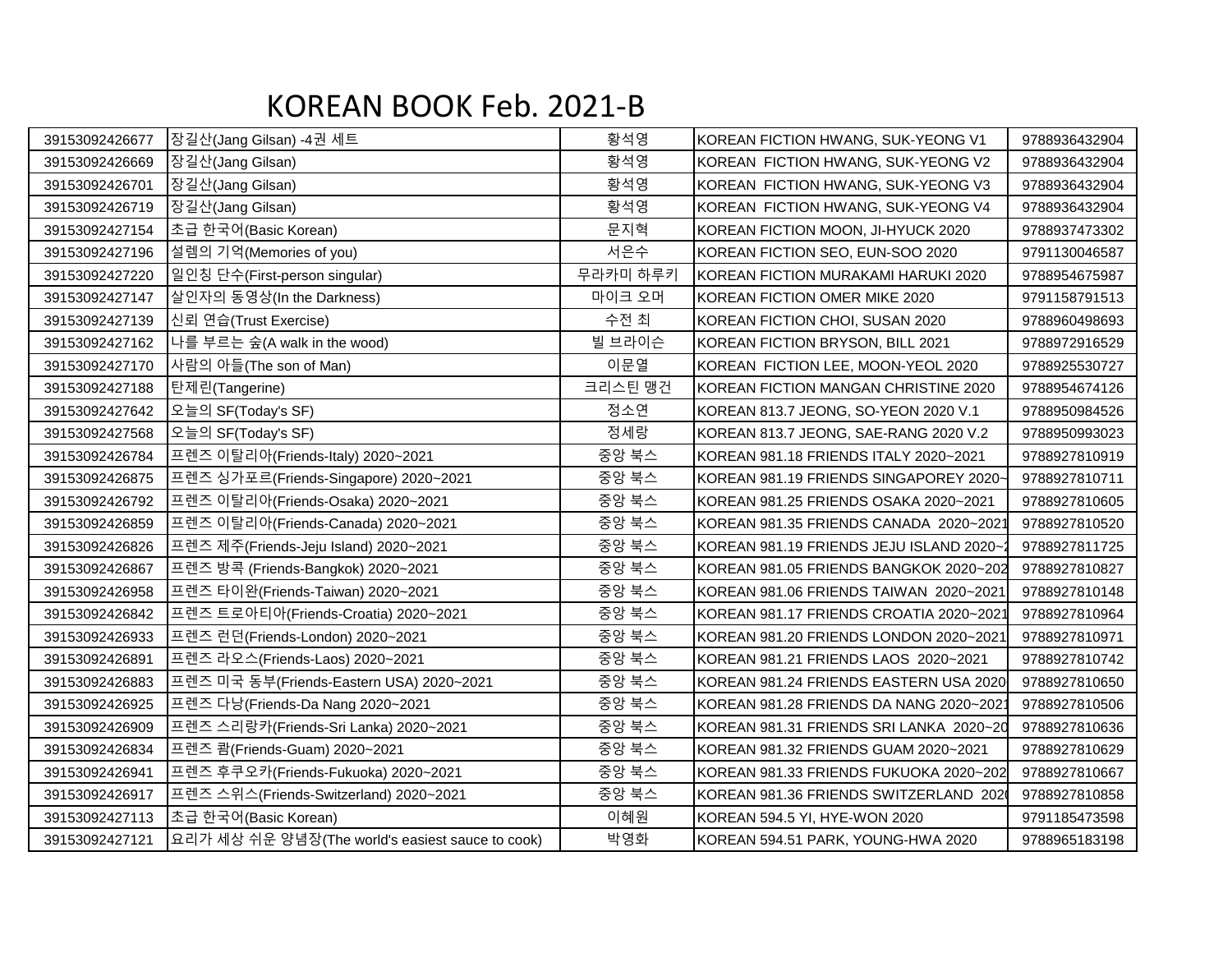| 39153092427097 | 스코프 베이킹북(Scoff baking book)                       | 조나단 타운젠드 | KOREAN 594.71 TOWNSEND, JONATHAN 2020 | 9791160075533 |
|----------------|---------------------------------------------------|----------|---------------------------------------|---------------|
| 39153092427089 | 혼자서도 할 수있는 아마존 월 매출 1억 만들기(Create 100 milli       | 장진원      | KOREAN 325.55 JANG, JIN-WON 2020      | 9791185553344 |
| 39153092426735 | 네들라 쇼크(Tesla Shock)                               | 최원석      | KOREAN 325.1 CHOI, WON-SEOK 2021      | 9791165214234 |
| 39153092427063 | 한번 배워서 평생 써먹는 박곰희 투자법(Park Gom-hee's inves        | 박곰희      | KOREAN 327.8 PARK, GOM-HEE 2020       | 9791191056334 |
| 39153092427055 | 돈의 미래(The future of money)                        | 짐 로저스    | KOREAN 327.8 ROGERS, JIM 2020         | 9788901245713 |
| 39153092427048 | 블루 드림스(Blue Dreams)                               | 로렌 슬레이터  | KOREAN 517.34 SLATER LAUREN 2020      | 9791135492396 |
| 39153092427014 | 순간의 두려움 매일의 기적(The fear of every moment, the mira | 김하종      | KOREAN 235.88 KIM, HA-JONG 2020       | 9791189722319 |
| 39153092426990 | 텐 드럭스(Ten Drugs)                                  | 토머스 헤이거  | KOREAN 518 HAGER, THOMAS 2020         | 9788962623543 |
| 39153092426982 | 엑시트(Exit)                                         | 송희창      | KOREAN 327.04 SONG, HEE-CHANG 2020    | 9791187799146 |
| 39153092426974 | 시간의 두께(Thickness of time)                         | 조창환      | KOREAN 814.62 JO, CHANG-HWAN 2020     | 9788991918849 |
| 39153092426800 | 그때의 나에게 해주고싶은 이야기(The story you want to tell me   | 투에고      | KOREAN 818 TOEGO 2021                 | 9788947546843 |
| 39153092426818 | 정신과 의사의 서재(Psychiatrist's study)                  | 하지현      | KOREAN 029.04 HA, JI-HYUN 2020        | 9791191056297 |
| 39153092426776 | 우연히, 바로그때! 하나님의 인도하심(The guidance of God)         | 원용일      | KOREAN 234.8 WON, YONG-IL 2020        | 9791190308342 |
| 39153092426768 | 성서의 여인들(Women in the Bible)                       | 윤창용      | KOREAN 233.099 YOON, CHANG-YONG 2020  | 9791197131622 |
| 39153092426743 | 인생의 해답(Creative Calling)                          | 체이스 자비스  | KOREAN 199.1 JARVIS, CHASE 2020       | 9791162541784 |
| 39153092426750 | 사랑 수업(Love class)                                 | 윤홍균      | KOREAN 189.2 YOON, HONG-GYUN 2020     | 9791186757666 |
| 39153092427105 | 타로카드(Taro card)                                   | 신종민      | KOREAN 188.7 SHIN, JONG-MIN 2021      | 9791186320297 |
| 39153092427071 | 이 땅에 태어나서(born in this land)                      | 정주영      | KOREAN 320.99 JEONG, JOO-YOUNG 2020   | 9788981332686 |
| 39153092427022 | 제발 내 뱃살 좀 빼주세요(Please lose my belly fat)          | 모리타 아이코  | KOREAN 594.5 MORITA AIKO 2018         | 9788967993801 |
| 39153092427006 | 조선잡사(Joseon Japsa)                                | 강문종      | KOREAN 911.05 GANG, MOON-JONG 2021    | 9788937417801 |
| 39153092426966 | 나는 화이트 셔츠를 입는다(I wear a white shirt)              | 하디 그랜트   | KOREAN 592.023 JONES DAN 2017         | 9788984458963 |
| 39153092426727 | 더러운 장이 병을 만든다(Dirty intestines make sickness)     | 버나드 젠센   | KOREAN 513.35 JENSEN, BERNARD 2015    | 9788974256104 |
| 39153092427352 | 정신병동에도 아침이 와요(Also Morning comes to the psych ho  | 이라하      | KOREAN GRAPHIC PSYCHIATRIC WARD V.1   | 9791162205877 |
| 39153092427360 | 정신병동에도 아침이 와요(Also Morning comes to the psych ho  | 이라하      | KOREAN GRAPHIC PSYCHIATRIC WARD V.2   | 9791190182843 |
| 39153092427261 | 정신병동에도 아침이 와요(Also Morning comes to the psych ho  | 이라하      | KOREAN GRAPHIC PSYCHIATRIC WARD V3    | 9791190427586 |
| 39153092427378 | 추리 천재 엉덩이 탐정(Genius detective)                    | 트롤       | KOREAN JV FICTION TROLL 2020 V.10     | 9791164137053 |
| 39153092427386 | 이상한 과자 가게 전천당(Strange sweet shop Jeon Ccung Dan   | 히로시마 레이코 | KOREAN JFIC HIROSHIMA, REIKO 2020 V.9 | 9791164062898 |
| 39153092427394 | 내 멋대로 친구 뽑기(Pick friend at will)                  | 최은옥      | KOREAN JV FICtion CHOI, EUN-OK 2020   | 9788934993483 |
| 39153092427477 | 캡틴 언더팬츠-슈퍼 팬티맨의 탄생(The adventures of Captain      | 대브 필키    | KOREAN JV FIC PILKEY DAV 2020 V.1     | 9788961707183 |
| 39153092427469 | 캡틴 언더팬츠-말하는 변기군단의 역습(The adventures of Cap        | 대브 필키    | KOREAN JV FIC PILKEY DAV 2020 V.2     | 9788961707213 |
| 39153092427436 | 캡틴 언더팬츠-외계 악당들과 맞서다(The adventures of Captai      | 대브 필키    | KOREAN JV FIC PILKEY DAV 2020 V.3     | 9788961707374 |
| 39153092427428 | 캡틴 언더팬츠- 똥빤스 교수의 음모(The adventures of Captain     | 대브 필키    | KOREAN JV FIC PILKEY DAV 2020 V.4     | 9788961707466 |
| 39153092427410 | 캡틴 언더팬츠-똥꼬 아줌마는 무시무시해(The adventures of Ca        | 대브 필키    | KOREAN JV FIC PILKEY DAV 2020 V.5     | 9788961707510 |
| 39153092427402 | 캡틴 언더팬츠-코찔찔이 로봇 소년과의 겨투(The adventures of         | 대브 필키    | KOREAN JV FIC PILKEY DAV 2020 V.6     | 9788961707565 |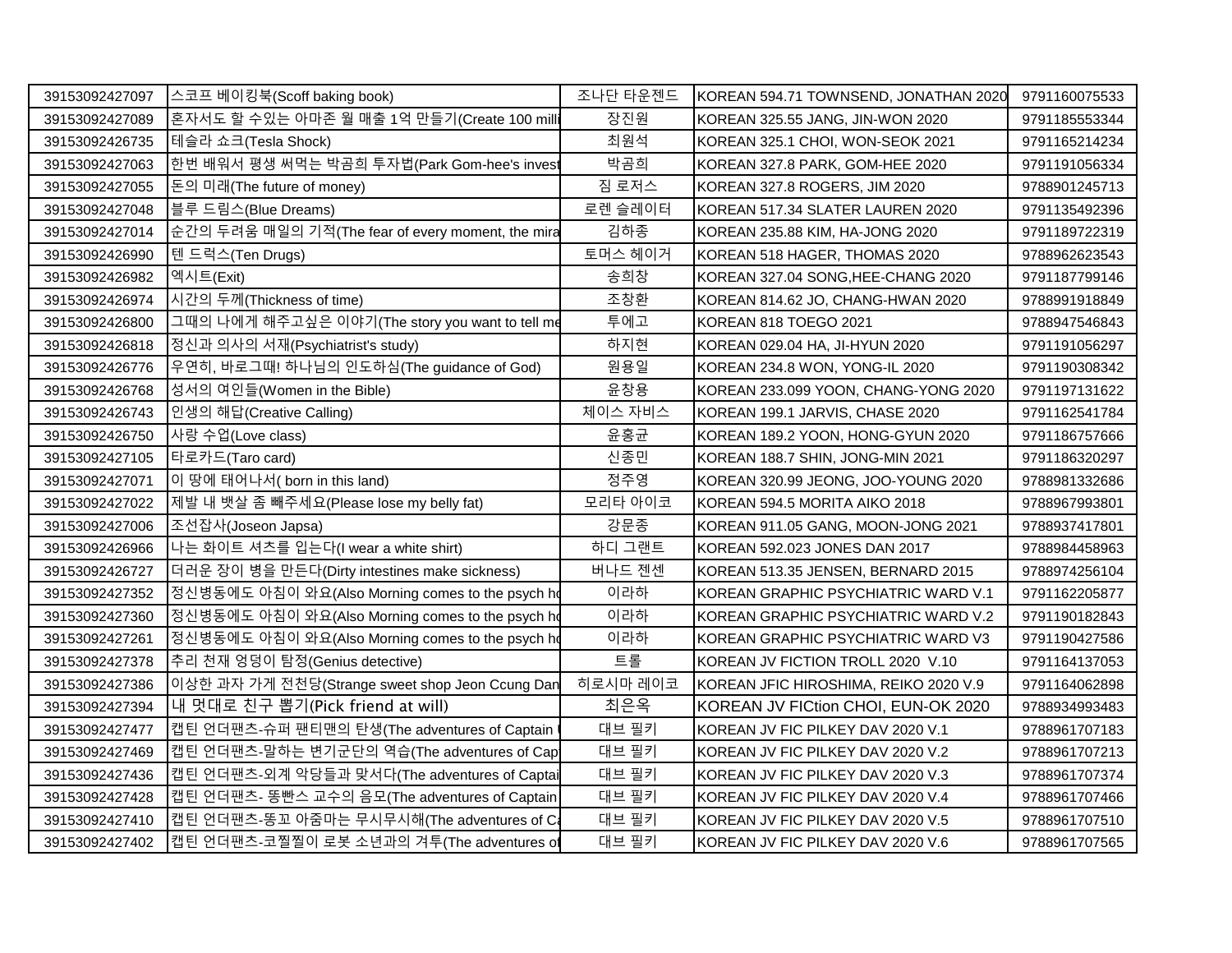| 39153092427451 | IGo Go Kakao Friends - Russia     | 김미영  | KOREAN JV GRAPHIC KAKAO FRIENDS V.17  | 9788950992835 |
|----------------|-----------------------------------|------|---------------------------------------|---------------|
| 39153092427485 | 흔한 남매의 흔한 호기심(Brother and Sister) | 흔한남매 | KOREAAN JV GRAPHIC BROTHER AND SISTEI | 9791164136032 |
| 39153092427493 | 흔한 남매의 흔한 호기심(Brother and Sister) | 흔한남매 | KOREAAN JV GRAPHIC BROTHER AND SISTEI | 9791164137121 |
| 39153092427576 | Job?-나는 방송국에서 일할거야                | 국일아이 | KOREAN JV GRAPHIC JOB V.1             | 9791187007234 |
| 39153092427717 | Job?-나는 법원에서 일할거야                 | 국일아이 | KOREAN JV GRAPHIC JOB V.2             | 9791187007241 |
| 39153092427709 | Job?-나는 공항에서 일할거야                 | 국일아이 | KOREAN JV GRAPHIC JOB V.3             | 9791187007258 |
| 39153092427857 | Job?-나는 태릉선수촌에서 일할거야              | 국일아이 | KOREAN JV GRAPHIC JOB V.4             | 9791187007272 |
| 39153092427733 | Job?-나는 병원에서 일할거야                 | 국일아이 | KOREAN JV GRAPHIC JOB V.5             | 9791187007289 |
| 39153092427725 | Job?-나는 연예기획사에서 일할거야              | 국일아이 | KOREAN JV GRAPHIC JOB V.6             | 9791187007296 |
| 39153092427758 | Job?-나는 경찰서에서 일할거야                | 국일아이 | KOREAN JV GRAPHIC JOB V.8             | 9791187007319 |
| 39153092427741 | Job?-나는 자동차회사에서 일할거야              | 국일아이 | KOREAN JV GRAPHIC JOB V.9             | 9791187007326 |
| 39153092427774 | Job?-나는 국회에서 일할거야                 | 국일아이 | KOREAN JV GRAPHIC JOB V.10            | 9791187007333 |
| 39153092427766 | Job?-나는 그린피스에서 일할거야               | 국일아이 | KOREAN JV GRAPHIC JOB V.11            | 9791187007340 |
| 39153092427782 | Job?-나는 박물관에서 일할거야                | 국일아이 | KOREAN JV GRAPHIC JOB V.13            | 9791187007364 |
| 39153092427790 | Job?-나는 금융회사에서 일할거야               | 국일아이 | IKOREAN JV GRAPHIC JOB V.14           | 9791187007371 |
| 39153092427816 | Job?-나는 영화사에서 일할거야                | 국일아이 | KOREAN JV GRAPHIC JOB V.16            | 9791187007395 |
| 39153092427808 | Job?-나는 신문사에서 일할거야                | 국일아이 | KOREAN JV GRAPHIC JOB V.17            | 9791187007401 |
| 39153092427824 | Job?-나는 국립과학수사연구원에서 일할거야          | 국일아이 | KOREAN JV GRAPHIC JOB V.18            | 9791187007418 |
| 39153092427832 | Job?-나는 의류회사에서 일할거야               | 국일아이 | KOREAN JV GRAPHIC JOB V.19            | 9791187007425 |
| 39153092427840 | Job?-나는 게임회사에서 일할거야               | 국일아이 | KOREAN JV GRAPHIC JOB V.20            | 9791187007432 |
| 39153092427444 | Job?-나는 기상청에서 일할거야                | 국일아이 | KOREAN JV GRAPHIC JOB V.21            | 9791187007449 |
| 39153092427873 | Job?-나는 리조트 호텔에서 일할거야             | 국일아이 | KOREAN JV GRAPHIC JOB V.22            | 9791187007456 |
| 39153092427865 | Job?-나는 테마파크에서 일할거야               | 국일아이 | KOREAN JV GRAPHIC JOB V.23            | 9791187007463 |
| 39153092427899 | Job?-나는 소방서에서 일할거야                | 국일아이 | KOREAN JV GRAPHIC JOB V.24            | 9791187007470 |
| 39153092427881 | Job?-나는 유엔에서 일할거야                 | 국일아이 | KOREAN JV GRAPHIC JOB V.26            | 9791187007494 |
| 39153092427907 | Job?-나는 대덕연구개발특구에서 일할거야           | 국일아이 | KOREAN JV GRAPHIC JOB V.27            | 9791187007500 |
| 39153092427915 | Job?-나는 포털 사이트에서 일할거야             | 국일아이 | KOREAN JV GRAPHIC JOB V.28            | 9791187007517 |
| 39153092427931 | Job?-나는 출판사에서 일할거야                | 국일아이 | KOREAN JV GRAPHIC JOB V.29            | 9791187007524 |
| 39153092427923 | Job?-나는 광고회사에서 일할거야               | 국일아이 | KOREAN JV GRAPHIC JOB V.30            | 9791187007531 |
| 39153092427956 | Job?-나는 화장품회사에서 일할거야              | 국일아이 | KOREAN JV GRAPHIC JOB V.32            | 9791187007944 |
| 39153092427949 | Job?-나는 동물병원에서 일할거야               | 국일아이 | KOREAN JV GRAPHIC JOB V.33            | 9791187007951 |
| 39153092427683 | Job?-나는 로봇전문가가 될거야                | 국일아이 | KOREAN JV GRAPHIC JOB V.S-1           | 9791187007876 |
| 39153092427691 | Job?-나는 드론 전문가가 될거야               | 국일아이 | KOREAN JV GRAPHIC JOB V.S-2           | 9791187007883 |
| 39153092427675 | Job?-나는 3D 프린팅 전문가가 될거야           | 국일아이 | KOREAN JV GRAPHIC JOB V.S-3           | 9791187007890 |